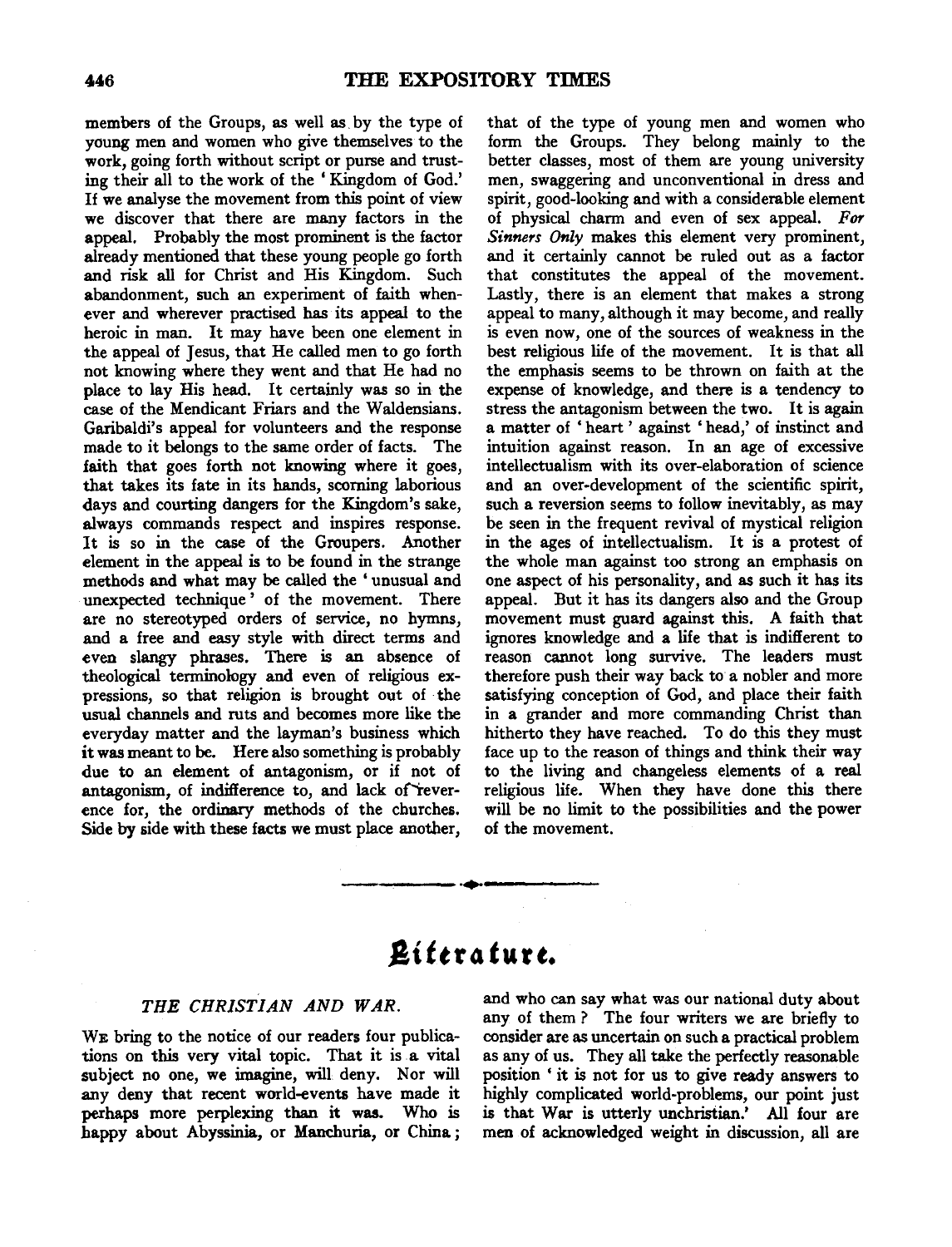scholarly, all are eminently sane. Further, none of them speaks in that irritating accent of self-conscious superiority which marks some Pacifists and confirms the non-Pacifist in his views. For some Pacifists are about the most militant people we know. *No,* all these have a case to state, and they state it with courtesy and calmness, recognizing that as yet conscientious men are on the other side too.

First, we have Professor G. H. C. Macgregor's *The New Testament Basis of Pacifism* (James Clarke; 3s. 6d. net), which has been before the public for some time. With clear judgment Dr. Macgregor expounds the New Testament passages which bear on the subject, and a very valuable item in his book is the appendix which prints fully all the relevant passages. He has little difficulty in disposing of the verses which anti-Pacifists quote, and his interpretation is enormously strengthened by the circumstance that no ancient Father, or indeed any exegete of consequence, ever found in them a justification for war. In Dr. Macgregor's view this really settles the question ; if the New Testament contains nothing that can be even distorted into a defence of war, but much pointing the other way, the duty of the Christian is surely plain. At whatever *cost,* the individual Christian should renounce war. Dr. Macgregor is not a Tolstoian in rejecting all restraint by force. His point is that while ' police ' force may injure the wicked for the common good, war is blind destruction wrought upon the personally innocent. In his view the whole subject must be treated upon the basis of three postulates:  $(i)$  the first principle of Jesus' ethic is love towards one's neighbour; (2) this ethic in turn is based upon belief in a Father God who sets infinite value on every individual human soul;  $(3)$  all the teaching of Christ must be interpreted in the light of His own way of life, above all of His Cross.

His conclusion is that the Church should take her stand quite definitely and unambiguously on the Pacifist side. The sub-Christian components of the State may be doing their *duty*, as they see it, in resisting invasion—as the less of two evils -but the Christian will take no part in fighting ; and he holds that the practical results of war, as it has come to *be,* would exceed in damage and loss any that might follow from non-resistance.

Second, in *Christian Attitudes to War and Peace*  (Oliver and Boyd; 6s. net), Professor T. S. K. Scott-Craig, M.A., B.D., gives a very interesting and informative account of the discussion as it has historically been carried on, leading to an

explanation of his own practical suggestions. It is **an** impartial, well-balanced book. He knows the strength of the Pacifists' arguments. He knows and acknowledges the strength of the position of those who while hating war cannot go all the way with the Pacifists. His own conclusion is ' we cannot hope for a united Christian front to the problem of war *;* but we can work for a closer co-operation among Christian groups which have so many fundamental principles in common. Perhaps it is even more important that we should co-operate more effectively with those outside the Visible Church, who share that liberal philosophy from which the Church itself has learned to profit. However black the international situation may be, and however disunited the Church may show itself, the liberal Christian is not wholly despondent. He believes that his principles are in accordance with ultimate Reality and that, if not now then in the coming generations and as the fruit of much patient labour, those principles will be realized in the conduct of disputes between the nations. And as an immediate task he will work for a truly international court and an effective police-army.'

We have quoted this conclusion at length not only because it is so well expressed but because it is so far in agreement with that of all the writers we are considering.

For third, Canon Raven in *War and the Christian*   $(S.C.M.;$  5s. net) insists in his own forceful way that such ' patient labour ' to arrive at a common understanding among Pacifists and Peace-lovers who are not Pacifists must begin at once. He himself is as strong a Pacifist as Professor Macgregor, and much more irritating, for he sets *out,* as he tells us repeatedly, to be deliberately provocative. In the earlier part of his book he makes great and effective play, demolishing the more familiar and anti-Pacifist arguments. But what makes his book most valuable is the concluding section, in which he implores Pacifists and non-Pacifist Christians to stop shouting at each other and get down to an approach to mutual understanding. His call is not to the Church but to the individual. The Churches, he very truly observes, cannot speak with a united voice because they are not of united mind. And if a Church did make a pronouncement prematurely either for  $o$  against Pacifism schism would result ; the breaking-point in some cases is dangerously near. Therefore let there be discussion, plenty of it, in all sorts of groups or circles, and Canon Raven is confident that all real Christians will discover that they are much nearer agreement than they thought they were. He holds, as Dr.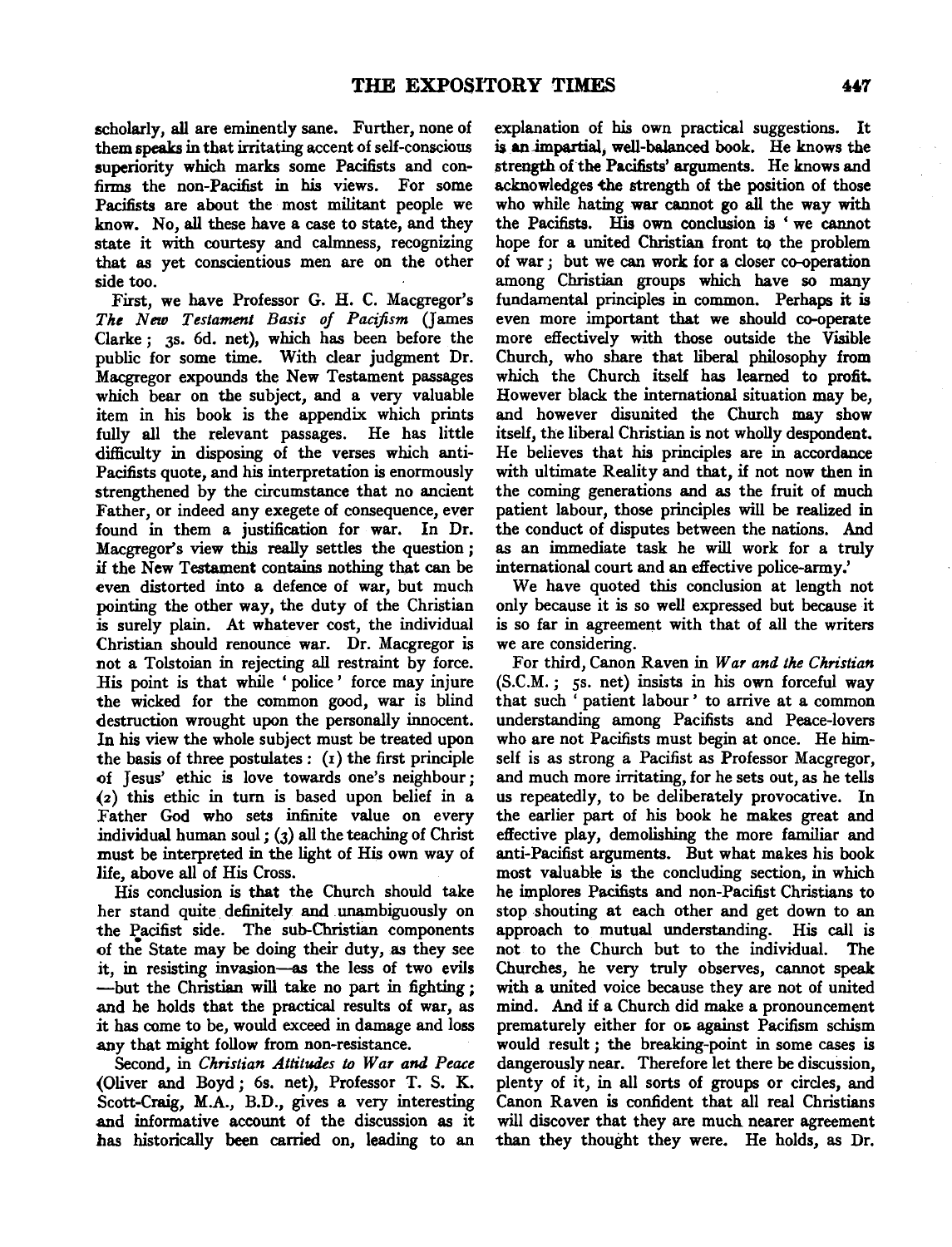Macgregor does, that an ethical question leads back to a theological one, and so he believes that grappling with the problem of the Christian attitude to war might lead to re-examination or restatement of the basal affirmations of our Faith.

Lastly, we have quite a small but pungent pamphlet, *Pacifism and Christian Common Sense*  (Mowbray; IS. net}, by Archdeacon Percy Hartill, B.D. In small compass it contrives to discussand discuss with great ability-a number of big questions including the moral use of force, war and moral evil, defensive war, war for international security and the alternative. Within the compass of forty-seven pages it is obvious none of these topics can be handled fully, yet each is treated suggestively. The author is a thorough-going Pacifist but realizes with our other writers the real practical perplexities. In answer to the question, If the nation is involved in war what is the duty of the Christian ? he sees clearly the enormous complications involved. We shall all be involved directly or indirectly. Any factory hand will be assisting the armed forces. What then? Conscience must decide for each, but broadly it may be held, the writer thinks, that while the Christian will refuse to fight, he will not necessarily refuse to go on with his work, even if it be making munitions.

#### *KERR LECTURES.*

The Rev. Edgar P. Dickie, M.C., B.A., M.A., B.D., Professor of Divinity, the University of St. Andrews, is to be congratulated not only on the prompt issue of his Kerr Lectures for 1937 (delivered at Trinity College, Glasgow, towards the close of the year) but also on the Lectures themselves, which are a timely contribution to Christian Apologetics. They deal vitally with that vital topic of present-day theology, the nature of revelation; and their standpoint is adumbrated in the title, *Revelation and Response* (T. & T. Clark; Ios. net).

The Barthians are rightly insisting, says Professor Dickie, that knowledge of God comes not by search but by revelation. But it should be added that, although man is unable to find his way to God, he is able to respond to God. And the relation between revelation and response•involves the exercise of human reason. Deny the authenticity of reason's judgment and you make it impossible for man to tell when God speaks to him.

Mr. Dickie examines the idea of revelation in the light of modern tendencies in psychology, ethics, and philosophy, He considers in particular the subjects of Revelation and History, Religious Certainty, and the Finality of the Christian Gospel.

Though Christianity rests on history it cannot be explained in terms of history alone. As for the recent movement of Form-Criticism it has strengthened the testimony, not of the historians, but of the ' histories of souls.' In the discussion of Religious Certainty it is shown how the difficulties inherent in Barth's theory of religious knowledge (' the vertical hypothesis ') may be overcome by Karl Heim's theory ('the Bethel hypothesis '). In the concluding discussion the Finality of the Christian Gospel is found neither in morals nor in piety but in the offer of forgiveness, and it is summed up in the confession ' Jesus is Lord.'

It will be gathered that Mr. Dickie ranges over a wide field, and it may be here observed that he has not attempted to work his material into a formal unity. Perhaps with more time at his disposal before publication he could have achieved this. On the other hand, the strength of the book lies not so much in· constructive presentation as in criticism. Mr. Dickie has an acute and critical mind, and many will be grateful to him. for exercising it so vigorously on so topical a subject. He is well read in the recent literature, both English and German, and one of the most useful portions of his book (if one of the most difficult to follow) is its exposition of Karl Heim's dimensional theology.

The book is rich in illustrative instance drawn from literature and experience, and the author is obviously of opinion that theology and humour need not be dissociated. Its value for the reader would have been enhanced if the expositions had been more clear-cut in places and if the constructive aim had been briefly set forth in an Introduction. Yet we welcome the useful summaries prefixed to each chapter. We bespeak for the volume a wide circulation.

### *ANCIENT SMYRNA.*

From the epistle addressed to the angel of the Church at Smyrna, Biblical readers know this city as a rich, prosperous, and dissolute one, largely inhabited by Jews bitterly opposed to Christianity. It was a place where Christian persecution might be expected, and indeed actually appeared. But the Church seems to have remained faithful to Christ, and though poor and oppressed was spiritually rich. The history of the city is therefore of peculiar interest to Biblical students, but unfortunately it has never been completely and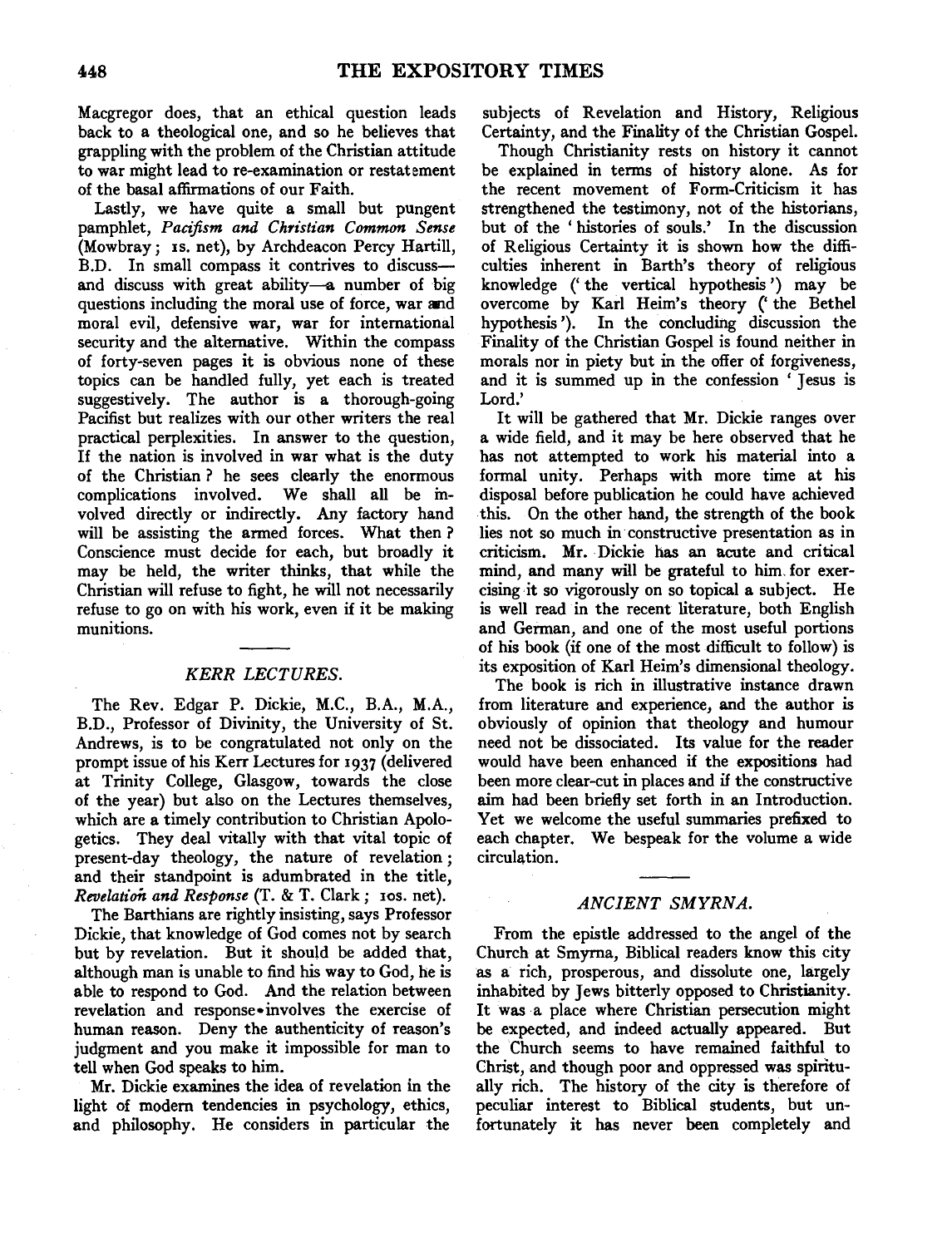systematically unfolded. There have been monographs by Oikonomos, Lane, Slaars, and others, and brief notices in periodicals, dictionaries, books of travel, commentaries, and similar publications, but it has remained for Dr. C. J. Cadoux, the Mackennal Professor of Church History at Mansfield College, Oxford, to fill the gap, and New Testament scholars the world over will feel grateful to him. In *Ancient Smyrna : A History of the City from the Earliest Times to 324* A.D. (Blackwell; 25s. net) he gives a welcome study of the whole subject, based on all the available literary and monumental evidence. The learned author has special qualifications for the work, for not only was he born in Smyrna and has studied its history on the spot, but in Oxford he has had access to all the pertinent literature, less accessible elsewhere.

After a survey of the geography of the neighbourhood of Smyrna (or 'Zmyma,' as the name appears in 64 out of 205 cases in inscriptions), Dr. Cadoux describes the successive phases of the city's history from the invasion of the Hittites about 2ooo B.c. down to the time of Constantine. He fails to distinguish between the Hatti (or 'Proto-Hittites ')and the invaders who took their name (after settling at Hattushash), but otherwise the description of Hittite rule is wonderfully accurate. The buildings at Smyma, its civic institutions, its gods and goddesses, and other matters are fully dealt with. Two of the most interesting chapters are those on the Jews and Christians in the city. The author is probably correct in his view that the Church was not founded by Paul, but by others (perhaps from Ephesus) before this apostle visited the city, and that its origin dates from some point within the period A.D. 53-56. He is no doubt right also in accepting the traditional belief that, when Domitianus was killed (A.D. 96), the Apostle John was released from his confinement in Patmos and returned in safety to Ephesus, from which place he was persuaded by the Milesian Christians to visit the Smyrnaian citizens (not the Church) and preach to them. In a valuable footnote, extending to nine columns, Dr. Cadoux discusses the credibility of the *Vita Polycarpi.* He inclines to believe that Pionios was in all probability the author, and accepts its assertions as in the main worthy of trust, without feeling obliged to reject the statements made by Eirenaios. Footnotes are numerous on almost every page of the volume, and will be welcomed by the reader for the valuable information they contain as well as for their references to authorities. There is a complete bibliography, a

number of plates, three excellent maps, and a most useful index of fifty-two columns. We venture to say that the volume will become a standard one, a necessary adjunct to every New Testament scholar's library, and a mine of information to all interested in the origin and history of the Early Christian Church.

## *THE ENIGMA OF THE FOURTH GOSPEL.*

Following upon his earlier work, ' The Messiah Jesus and John the Baptist,' Dr. Robert Eisler has written a remarkable book, *The Enigma of the Fourth Gospel* (Methuen; 12s. 6d. net). Briefly stated, his theory is that the Gospel was written about A.D. 115 by John, a son of the high-priest Annas. Using the traditions of Lazarus, the Beloved Disciple, John dictated his Gospel to his secretary Marcion, who maliciously seized the opportunity to introduce his distinctive doctrinal ideas into the work, with the result that the Evangelist was compelled to subject the Gospel to a hurried, but unfortunately incomplete, revision. Like all Dr. Eisler's work, this theory is supported by much erudition, but it is sadly wanting in critical judgment. Among the doubtful expedients by which it is supported may be mentioned : a dubious reading of the Anti-Marcionite Prologue to the Fourth Gospel; a confident but improbable claim that Irenaeus does not mean John the Apostle when he speaks of ' John the disciple of the Lord ' ; a tentative identification soon treated as a fact, of the John of Ac  $4^6$  with Theophilus the high-priest : a gratuitous tampering with the text of Ac  $12^2$ ; an arbitrary transposition of sections in Ac  $11 - 15$ ; a preference for the Western reading in Gal *2* 9 ; an acceptance of the uncertain Papiastradition regarding the martyrdom of James and John ; a confident assertion that these are the two  $\frac{1}{2}$  witnesses of Rev  $\frac{13 - 11}{2}$  ; and a claim that the Gospel still contains traces of Marcionism. The discerning reader will not feel that Eisler has solved the enigma of the Fourth Gospel; but he will be less certain that he has solved the enigma of Eisler himself. In sum, we may say that the book is valuable mainly for the information it misapplies and for a series of beautifully executed portraits of Eisler's heroes.

### *HUGH ROSS MACKINTOSH.*

Messrs. T. & T. Clark have published a volume of sermons by the late Professor Mackintosh, with a Memoir by his friend Professor A. B. Macaulay-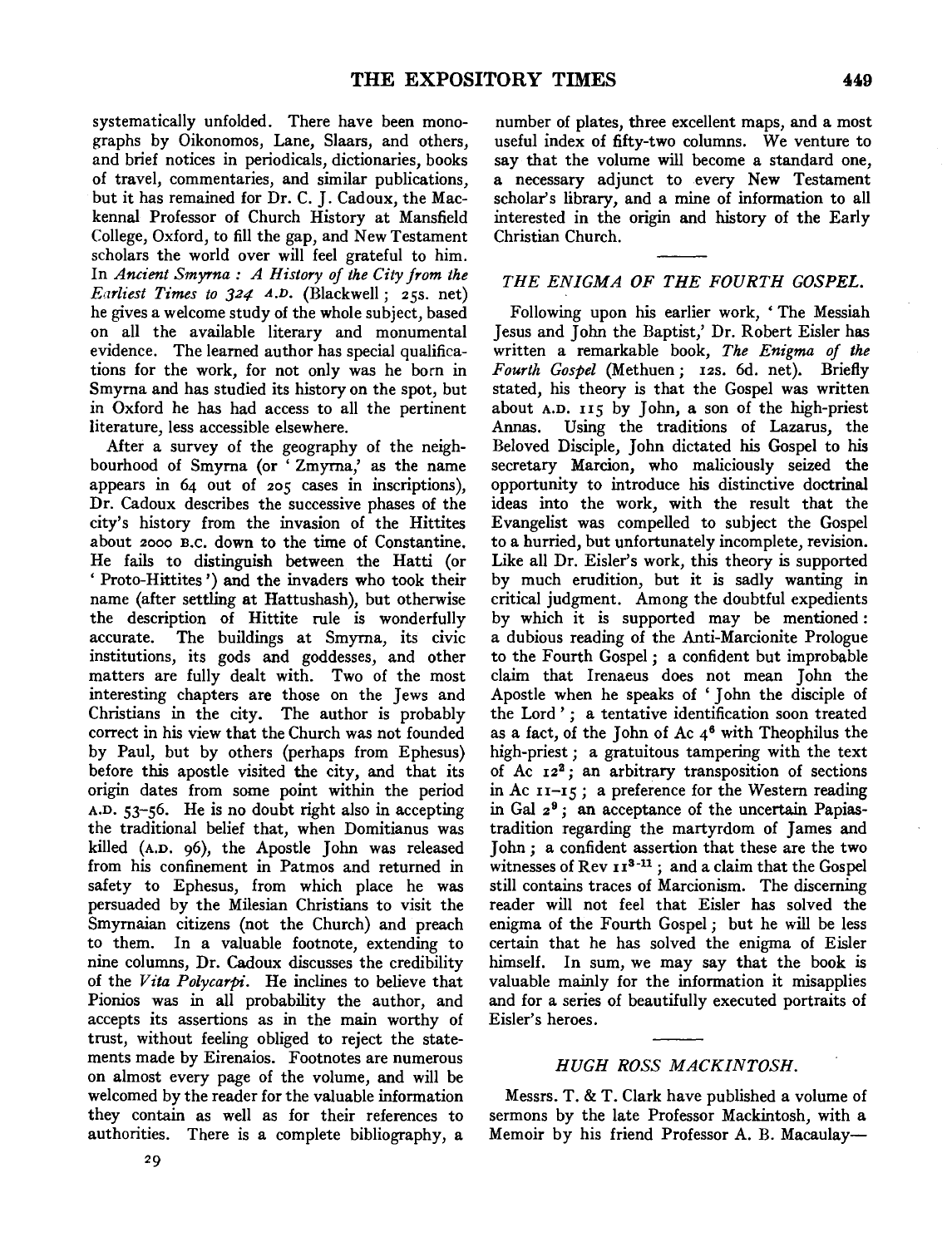*Sermons* by Hugh Ross Mackintosh, D.Phil., D.Th., D.D. (7s. net). 'Lives' of prominent theologians are at a discount to-day. Publishers are shy of them. They are not bought or read. The only thing that vindicates a full biography is that its subject was intimately connected with some big movement. An almost perfect example is Sir George Adam Smith's biography of Henry Drummond, which contains a classic account of the Moody movement. But there was nothing like this in Dr. Mackintosh's life. It was a placid stream. There were torrential episodes in his time-Modernism, Barthianism, Fundamentalismbut he was identified with none of them. He went his own quiet, efficient way. There was nothing to chronicle except the production of books. Dr. Macaulay's tribute in this volume is therefore adequate in extent. It is also very well done. He knew his friend probably better than any one else outside the family circle, and he helps us to see the man as well as the theologian. There is insight too, and genuine admiration, with the touch of friendly exaggeration which we have a right to expect. The memoir is sufficient, and it could not have been done better.

Dr. Mackintosh occupied a high position in the theological world. This was not because of any original contribution to theological thought. As Dr. Macaulay shrewdly observes: 'Hugh's pte-eminent gifts lay less in the direction of speculative thinking than in that of penetrating criticism and lucid exposition.' Add to that a quite extraordinary gift of expression, and you have the secret of the great work he did for theology. Within the region thus indicated he had unusual intellectual powers, and the merit of all that he accomplished was a clear-sighted and penetrating exposition of the Catholic creed. He was neither heretic nor traditionalist. He pursued the middle way, and that with an insight and grasp which had their roots in a profoundly religious life. He had what Bagehot calls ' an experiencing nature,' and his orthodoxy came not from argument but from a deep, spiritual experience.

This was evident nowhere so clearly as in his preaching. The sermons collected in this volume are typical of his pulpit work. He was keenly interested in the mechanics of sermon-making, as all great preachers are. But this interest was superficial. His real concern was to get over a gospel that would win souls. His preaching was evangelical, Biblical, expository, interesting, and finished. It had neither eloquence nor drama in it except the eloquence of truth and the excitement

of ' the greatest drama ever staged.' In the sermons before us one can hear the quiet, serious, cultured voice pressing home some great evangelical message with an appeal that touches something deep in us. He was always heard gladly by cultured and uncultured alike because he was simple and dealt with the simplicities that we all want to hear and believe.

This volume is a worthy memorial of its subject, and will preserve for many the image of one who was above all else a good man. Dr. Mackintosh was not only a devout Christian : he was very human. It is a revelation that he played football, but many have cause to know that he was almost a first-class golfer. And you could not be long in his company without realizing that he had a keen sense of humour. His goodness was therefore not oppressive. But it was very real, and Dr. Macaulay deserves our gratitude for the tender and beautiful offering he has made to his friend's memory.

# *LITTLE GIDDING.*

*Nicholas Ferrar of Little Gidding* (S.P.C.K. ; 12s. 6d. net), by Mr. A. L. Maycock, is a biography of ' one of the greatest Christian Englishmen that have ever lived,' ' one of the wisest and best men that have ever adorned the Church of England.' It is a very interesting book, learned yet human, and its value is largely the outcome of Mr. Maycock's study of the collection of Ferrar manuscripts at Magdalene College, Cambridge. After giving an account of Nicholas Ferrar's education at school and college, of his travels in Italy and Spain, and of his connexion with the Virginia Company, the biographer goes on to relate how the manor of Little Gidding was purchased and became the scene of ' a story fragrant with the sweetness of the Christian virtues and radiant with the light of Christian joy.' It was on this story that Shorthouse drew in his famous novel, ' John Inglesant.' The place, the household, and the rule are all carefully described by the biographer. An account is given of Nicholas' wide circle of friends, including such names as those of Richard Crashaw, George Herbert, and Bishop Williams. Certain enterprises upon which the household of Little Gidding engaged themselves are also described; and, finally, Nicholas' later days.

Mr. Maycock concludes : ' As one stands by that plain, nameless tombstone outside the little church in the remote fields of Huntingdonshire, one wonders whether Little Gidding will ever again become more than the occasional resort of a few interested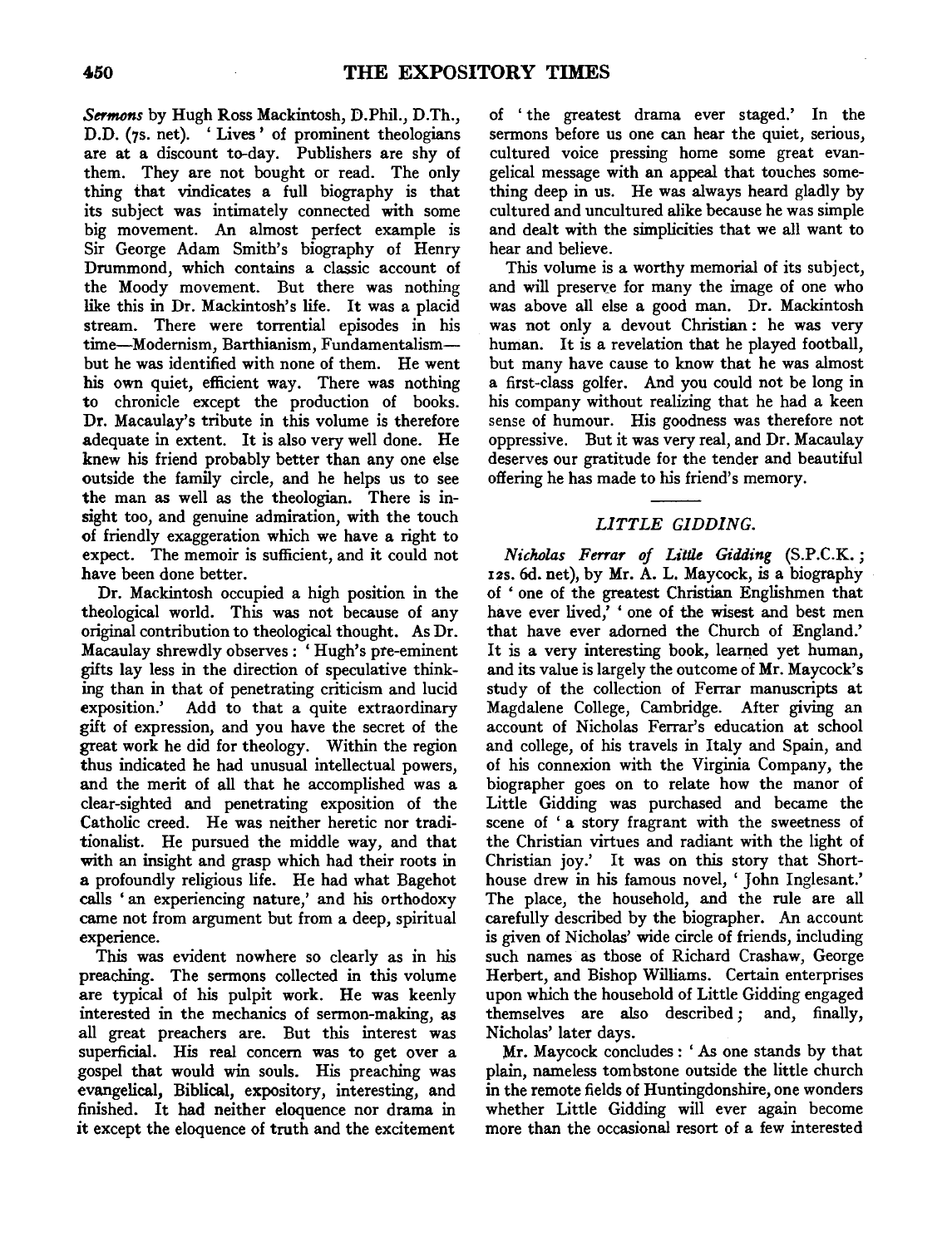antiquaries. Will the torch ever be relighted in this holy place ? Will it ever again belong to a community who will pass to and fro from the church in procession for the daily offices, following " the good old way " of devotion to the service of God and their fellow-men ? '

#### *QUAKER HISTORY.*

*Children of Light* (Macmillan ; 12s. 6d. net), edited by Howard H. Brinton, is a collection of essays by various writers, students of Quaker history, in honour of Rufus M. Jones, himself a well-known historian of Mysticism and Quakerism. ' Children of Light ' was an early name for the Quakers, and these studies illustrate various ways and means by which the ' Inner Light ' was fol· lowed by its children. The chapters are approxi· mately in chronological order of subjects with similar subjects grouped together. The first five essays deal with the founders of Pennsylvania and New Jersey, the next three with Quaker dealings with the Continent of Europe as carried on in Hebrew, Latin, and Dutch. Quakers during the American revolution are represented by two essays. The next four deal with various aspects of life in the Society of Friends in the eighteenth and nineteenth centuries, and the final essay presents general considerations which have a bearing upon the whole history of Quakerism.

Of the essayists, Herbert G. Wood and Henry Joel Cadbury are perhaps the best known on this side of the Atlantic. But many will turn with interest to Mr. Brinton's study, in the final essay, of ' the principal stages and the main turningpoints ' in the religious life as these are described in Quaker autobiographical journals, of which approximately one hundred were considered by the essayist. Here are the stages that usually appear : Divine revelations in childhood *;* compunction over youthful frivolity ; period of search and conflict, convincement, conversion; seasons of discouragement *;* entrance upon the ministry ; adoption of plain dress, plain speech, and simple living; curtailment of business *;* advocacy of social reform. These stages are illustrated one by one. Though the word itself is seldom found in the journals, con· version was the central event in the spiritual progress of the Quaker journalist.

*A Self Worth Having,* by the Rev. Professor W. G. Chanter, D.D. (Abingdon Press; \$1.25), is an

excellent bit of work. It is at once psychologically penetrating and soundly Christian. The writer has his eye on modern life, especially as lived in America to-day ; he is alive to its perils, and he knows the remedy. To illustrate what is involved in any self really worth having he presents a very fresh study of the personality of Jesus, especially in His reaction to temptation. There are six chapters in the book dealing with such topics as the Fallacy of Drift, the Way to Freedom, the Self and Self-denial. One of the finest is on Faith as the Real Self's Native Air. Written throughout in a vigorous style this is a courageous and stimulating book.

The Augustana Book Concern have had the excellent idea of issuing a volume of Meditations and Prayers in very large type for the use of old people. The title is *At Eventide,* by Bishop Gottfrid Billing, rendered from the ninth Swedish edition by E. W. Olson, and the price is \$1.25.

Professor Allan Barr, M.A., of the United Free Church College, Edinburgh, has conferred a great boon on students of the relations subsisting among the Synoptic Gospels by constructing and publish~ ing *A Diagram of Synoptic Relationships* (T. & T. Clark *;* 4s. net). It is a work of great ingenuity and skill. It presents the student with the Synoptic problem at a glance. By the use of different colours one sees the material common to all three, the material common to Luke and Matthew but not to Mark, and the material peculiar to each. Then by cross lines one can immediately trace differences in order of presentation. Further, the relationships of every individual verse in each Gospel are distinctly shown, if it is represented in either of the other two. That the diagram will be of vast service is evident. It will not render the familiar ' Synopse ' of Huck superfluous, but as an adjunct its value is patent. We congratulate Professor Barr very cordially on his achievement, as ingenious as laborious ; and in a production of this kind a very special meed of praise is due to the printers. The diagram folds neatly and conveni· ently into book form and is prefaced by a succinct and illuminating exposition of the present positions in the study of the Synoptics.

*The Development of* the *Supernatural in Human Experience* (James Clarke; 6s. net), by the Rev. Wallace Deane, M.A., B.D., seeks to illustrate that aspect of man's religious development which has been described as 'the transference or sublimation of wonder.' Mr. Deane has made a special study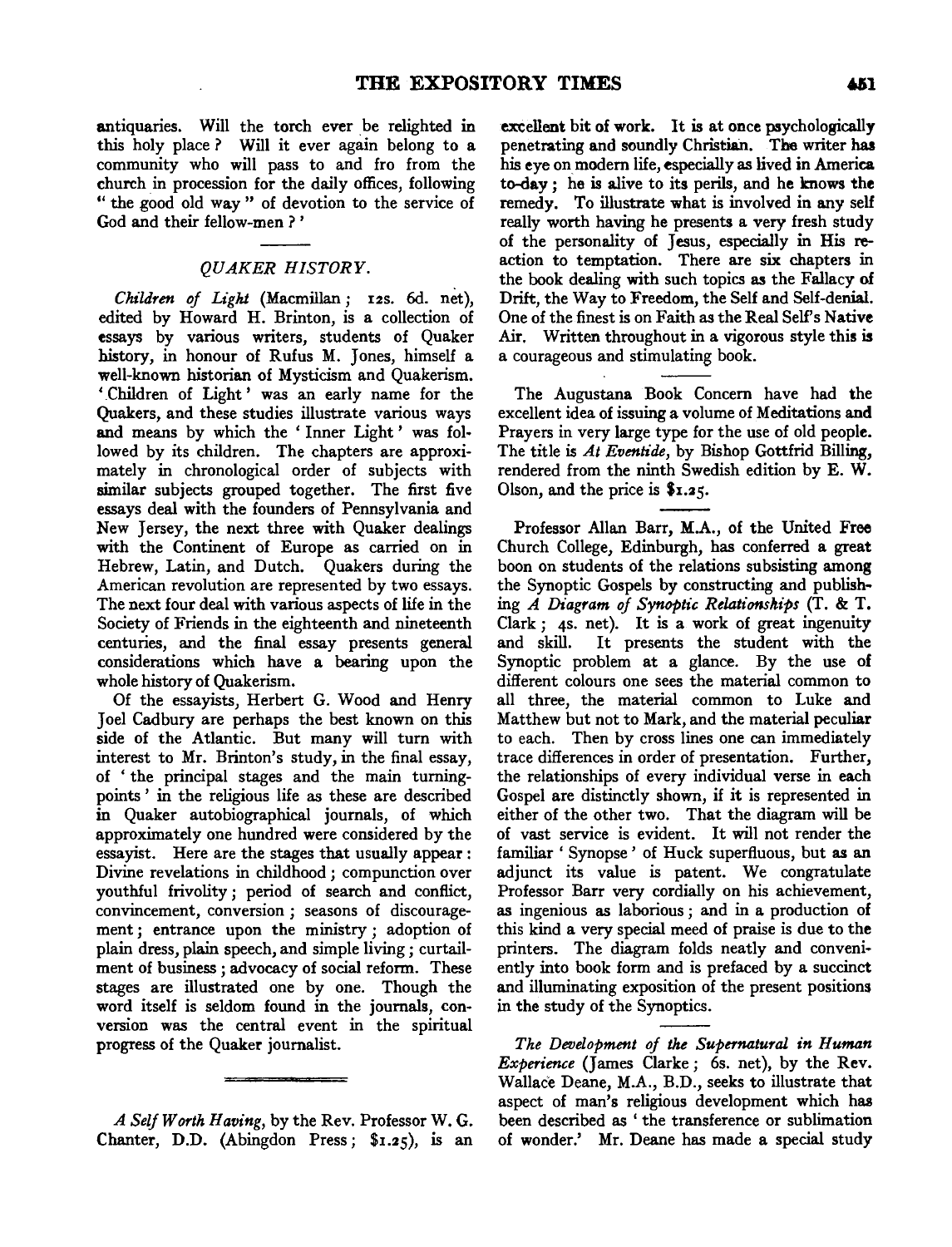of primitive man and has already written on Fijian Society. In this book he deals with such subjects as wonder, imagination, myth and mystery, miracle and law, miracle and' the new marvellous.' There is a certain discontinuity between his chapters, but he has succeeded in embodying within them a great deal of interesting matter, both old and new. The standpoint consistently maintained throughout the book is theistic and Christian. His final contention is that ' the essence of the wonderful is personality,' and that ' personality . . . has itself a value which is not complete without a personal destiny.'

*Expository Studies in St. John's Miracles,* by Mr. T. Torrance, F.R.G.S. (James Clarke; 5s. net), is presumably by a layman, though the reprehensible habit of authors who leave out the 'Rev.' before their names sometimes leaves the reviewer at a loss. The book before us is the product of much careful study, and the exposition has much to commend it. It is earnest, evangelical and sometimes suggestive, and doubtless ministers who dig in it may turn up something of value for their own uses. The author deals with ten miracles, from the Cana incident to the second miraculous draught of fishes, and he rightly regards these miracles as ' signs,' expressive of the purpose of Jesus' mission in the world. We must recognize with respect work into which the writer has obviously put a great amount of heart and mind ; and many who share his evangelical traditionalism will find light and help in his earnest words.

The fourth centenary of the ' setting-up ' of the English Bible in the parish churches is having the happy effect of turning many minds to a fresh study of the sacred book. The National Council formed to arrange for the due commemoration of this notable event has, among other things, asked the Rev. Canon Vernon F. Storr, Sub-Dean of Westminster, to write a suitable handbook on the Bible, and he has now published *The Light of the Bible* (Hodder & Stoughton; Is. net). It is written in a clear and simple style. Convinced that the present neglect of the Bible is due in large measure to perplexity arising from newer views of inspiration, the writer gives an explanation of what these views imply and of how they make the Bible a new book. He follows this up with an outline of the course of Bible history and of the revelation of the living God given therein. In conclusion, he calls attention to some of the great stories and literary gems of the Bible. It is all very sane and persuasive and

should prove a stimulus and a useful guide to many.

*Fishers of Men,* by the Rev. W. Edwin Bywater (Independent Press; 3s. net), is a series of brief ' studies in the twelve apostles.' The difficulty about such studies is that while the available material is very abundant in some cases, in others it is meagre or practically non-existent. The writer has made the most of his material and produced a very readable book. He does not touch on critical questions or enter into the minutiæ of exegesis. His aim has been ' to show the disciples as they really were, to understand the facts which emerge from a study of their behaviour and to learn the lessons which they teach.' In the pursuit of this aim he has attained a very commendable measure of success.

Messrs. Longmans have made it possible for every one to obtain a copy of Professor William James's *The Varieties of Religious Experience*. They have published the volume clearly printed and well bound at 5s. net.

Among its other activities the National Council formed to commemorate the fourth centenary of the English Bible has had the happy idea of reprinting some notable essays on the Bible as literature. These essays are six in number. They include three by Sir Arthur Quiller-Couch on Reading the Bible, one each by W. Macneile Dixon and A. Clutton-Brock on The English Bible, and one by John Livingston Lowes on The Noblest Monument of English Prose. The Bishop of Durham contributes an introductory essay, and the whole is published under the title of *The English Bible,* edited by Canon Vernon F. Storr (Methuen; JS. 6d. net). This little book is a real literary feast and ought to have a wide circulation among intelligent youth and especially in the student world.

Messrs. Nisbet & Co. are issuing a senes of half-crown books under the general title, ' The New Library of Devotion,' and under the general editorship of the Dean of St. Paul's. It is the aim and hope of the Editor and the Authors ' to give some guidance and encouragement in the spiritual life in harmony with the best religious thought of the day.' We have before us the volume of the series entitled *The Mercy of God.* It comes from the pen of the Right Rev. J. W. Hunkin, O.B.E., M.C., D.D., Bishop of Truro. It is based on the words of